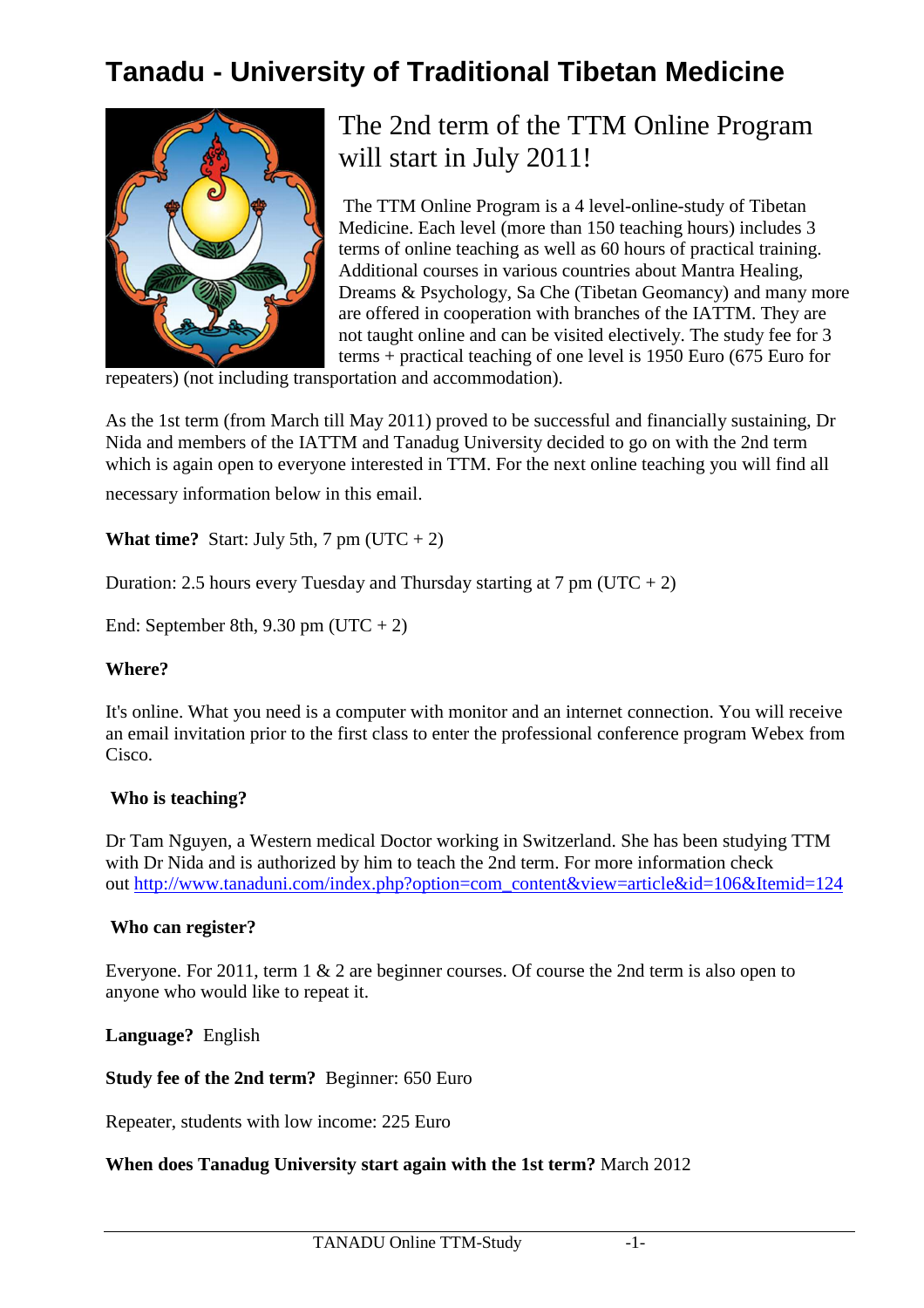

## Revision of TTM 1.1, Root Tantra (term 1)

## Anatomy & Physiology according to Tibetan Medicine including

- Embryology
- **Metaphors**
- Anatomy (constituents, bones, joints, muscles, ligaments & tendons, channels, vulnerable parts, tubes & orifices, anatomical structural approach)
- Physiological Foundation (Digestion and Medrod, function of constituens & excretions, transformation of dangma)
- Concept of Body Features
- Signs of death

## Subtle Anatomy including

- Vajra body (original purification, channels & chakras, energy fluids, impure substances, thoughts)
- Vajra voice (elements, syllables, vowels, words, sentences)
- Vajra mind (essential energy, bliss, primordial wisdom, self clarity, contemplation
- Union of body, voice and mind)
- Bardo

Practical weekend (depending on your country coordinator in specific venues)

- Revision and training of pulse, urine, taking history, suggestion of diagnosis & treatment
- Specific Moxa points on the trunk
- La-massage

## Exam on September 13th

## **How will the Online Teaching Program continue after the 2nd term?**

Starting in November 2011 all students of the first and second term can continue with their TTM study. There will be around 50 hours of online teaching again. Subject is "Diet & Lifestyle" according to Tibetan Medicine. The main teacher will be Dr Anastazja Holecko. Study fee will be once again 650/225 Euro. The course will go on until January 2012.

For a complete overview of the 4 level of the Tibetan Medicine please

check http://www.tanaduni.com/index.php?option=com\_content&view=article&id=125&Itemid=1 21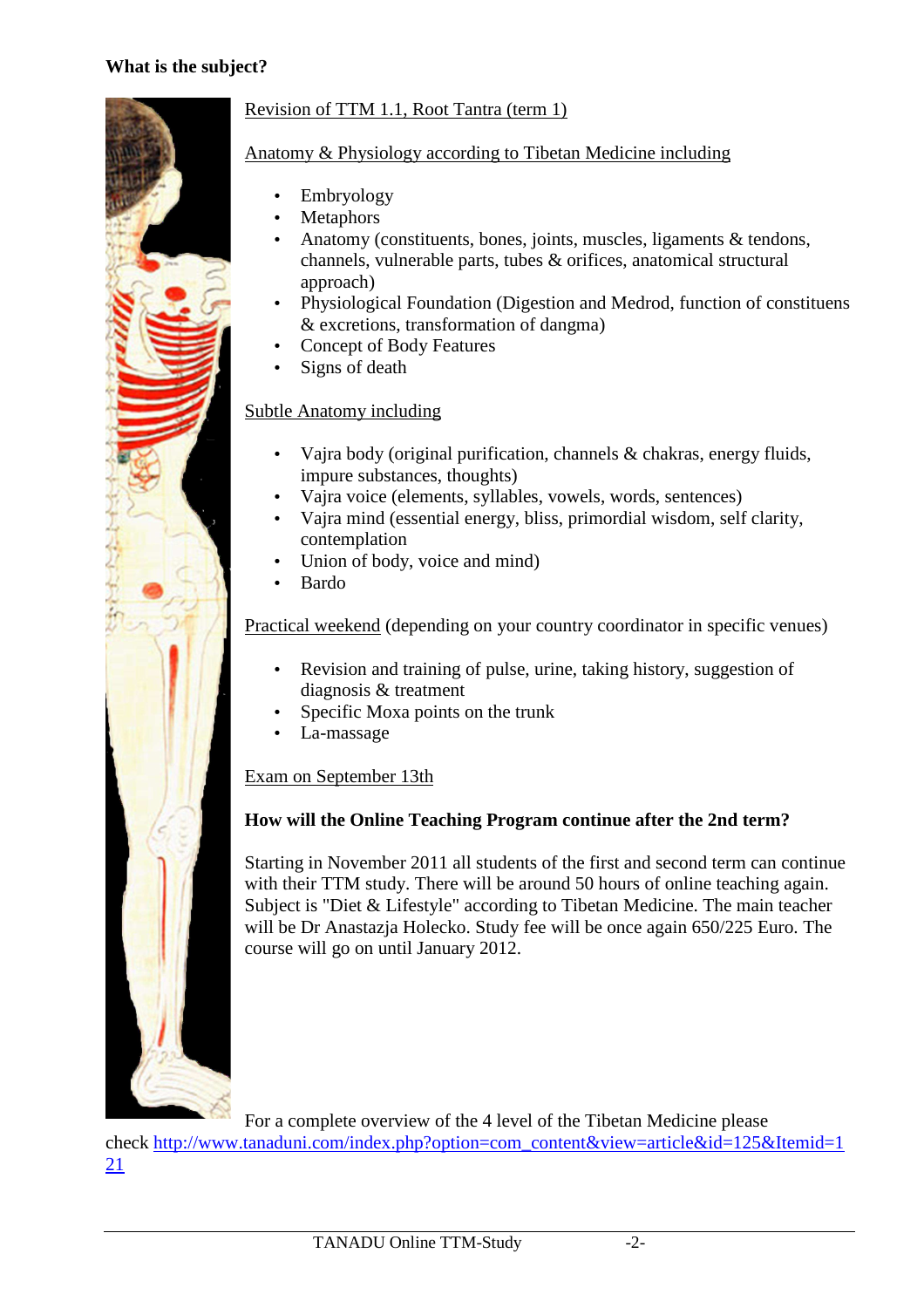## **Will there be TTM offered by the IATTM as physical courses? Why has the IATTM introduced Tanadug University and its Online Teaching Program?**

Due to the limited time of Dr Nida and the tiring non-stop-traveling throughout the year to 20 different countries around the world - with the numbers of countries increasing - there is currently no new study of TTM offered by any branches of the IATTM. Ongoing courses of the TTM study will be finished depending on Dr Nida's available time.

Dr Nida's time and energy limitations - we need to remember he still has a human body - are some of the reasons why the Online Teaching Program came into life. In addition it has been Dr Nida's long term wish to have an online based teaching of TTM. Another reason is the increasing demand from students all over the world for such an online setting - many of them having a full time job or little children and therefore cannot travel for an intensive TTM course. As the IATTM also tries to provide a good quality of teaching and other institutes already offering online courses about TTM, it felt more and more necessary to offer an online based TTM teaching for those seeking a qualified teaching of original TTM passed down by an unbroken line of transmission from Yuthok Yonten Gonpo to Dr Nida Chenagtsang.



## **Will Dr Nida also be part of the Online Teaching Program? Are there other teachers to be expected?**

Yes, Dr Nida will also teach parts of the Online Teaching Program. Our other current teachers are Dr Tam Nguyen, Dr Anastazja Holecko and Eric Rosenbush.

## **What is different between local TTM courses and the Online Teaching Program - apart from that fact that one is local and one is online?**

Due to the better time setting and bigger availability of TTM teachers the Online Teaching Program can probably offer more teaching time for all subjects. There will also be some new subjects that have not yet been part of local teaching due to time limitation. Depending on the number of students (like as in local teaching), Tanadug University can probably offer TTM on a more regular base with a fixed timetable throughout the year. In average the total costs will be less than with local teaching.

### **How does the online teaching work? Can I communicate with the teacher or the other students during class?**

Students will see the teacher on screen and can listen to the teaching. There will be online presentations on screen about that day's subject. Students will receive electronic files for their own records.

Typing in a chat window is always possible as well as using other features of the conference system for communication. With a microphone direct talking is possible. With a webcam being seen is also possible. The 1st term was done rather interactively with audio and visual communication, the teacher was frequently checking on the students - and students were frequently asking questions. For certain exercises connected to TTM the teacher could even check on the students positions and movements.